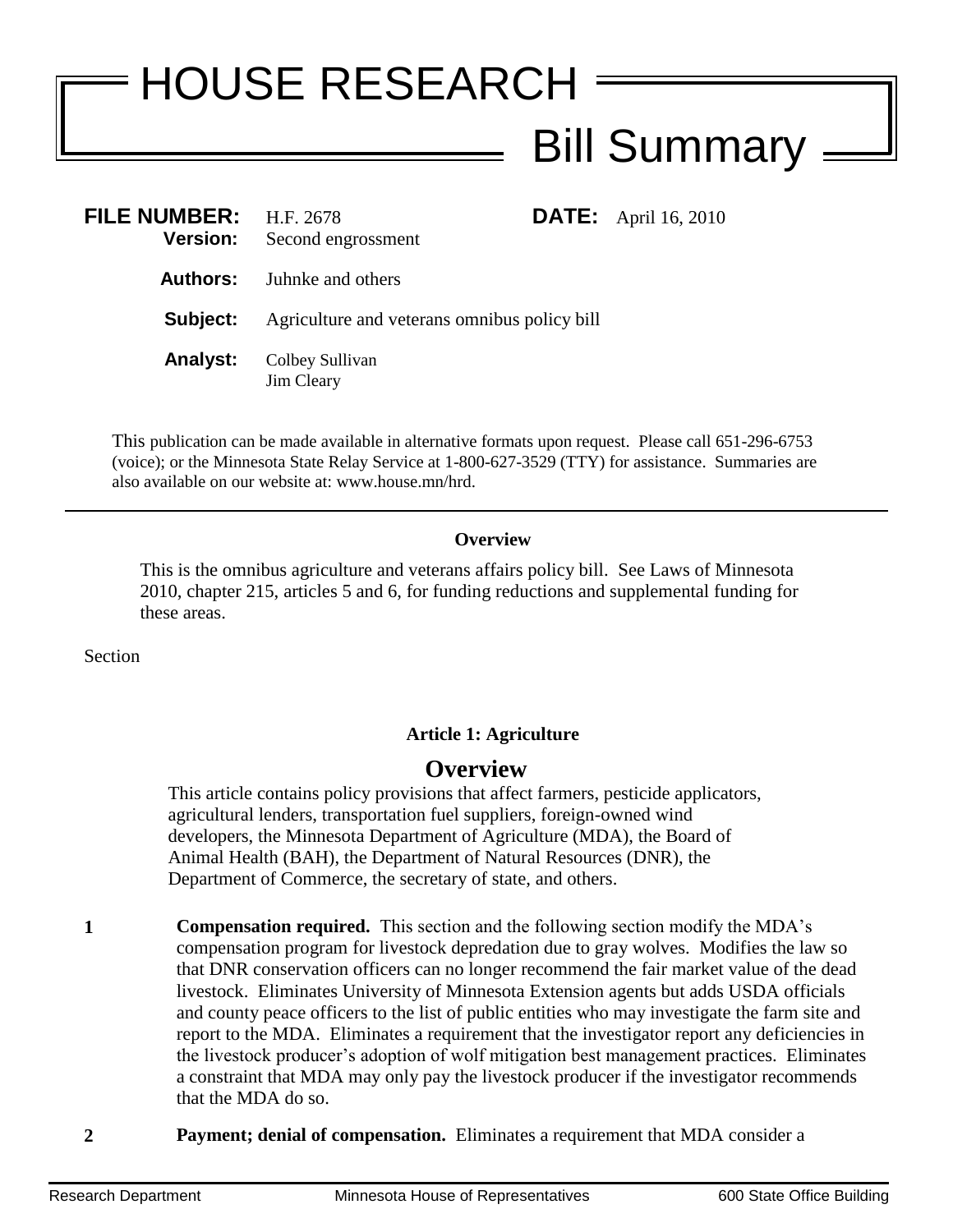livestock producer's conformance with wolf mitigation best management practices when evaluating a wolf depredation claim.

- **3 Permitting efficiency goal and report.** Requires MDA to establish management systems needed to issue or deny environmental and resource management permits within 150 days of submission. Requires biannual progress reports. Requires MDA to allow electronic environmental review and permit submissions.
- **4 Application fee.** Changes the deadline for pesticide dealer license renewal from January 1 to before the expiration date. Increases the late fee to 50 percent of the application fee, or \$75.
- **5 Application fee.** Changes the deadline for agricultural pesticide dealer license renewal from January 1 to before the expiration date.
- **6 Requirement.** Prohibits anyone from purchasing a restricted use pesticide unless they present an MDA-issued authorization card or furnish the card number.
- **7 Storage handling, incident response, and disposal plan.** Requires pesticide dealers, agricultural pesticide dealers, and commercial or noncommercial structural pest control applicators to develop and maintain a pesticide storage, handling, incident response, and disposal plan.
- **8 to 23** These sections direct the MDA to regulate industrial hemp in the same manner in which it currently regulates plants and nursery stock. This includes authorizing the MDA to enter a site where industrial hemp is manufactured, distributed, used, handled, or transported in order to inspect, sample, and analyze the product. Per section 65, all MDA activities required by this bill and related to industrial hemp begin only after the federal government authorizes commercial hemp production.
- **24 Controlled substance offenses.** Clarifies that a person charged with a violation by the MDA may also be charged with a controlled substance violation if they are accused of possessing marijuana.
- **25 Short title.** States that the new chapter may be referred to as the "Industrial Hemp Development Act."
- **26 Purpose.** Defines the legislative purpose of the act.
- **27 Definitions.** Puts the MDA in charge of industrial hemp regulation and defines "industrial hemp" and "marijuana" as two separate entities.
- **28 Industrial hemp authorized as an agricultural crop.** States that industrial hemp is an agricultural crop if planted, grown, and harvested in accordance with state law. This section also makes it legal to possess industrial hemp grown by a licensed hemp grower.
- **29 Licensing.** Requires a person wishing to grow industrial hemp to first obtain a license. The person must submit the location of their plot and proof that they've satisfied relevant federal requirements. First-time applicants must submit to and pay for a criminal background check.
- **30 Industrial hemp production; notification.** Requires a license holder to submit an annual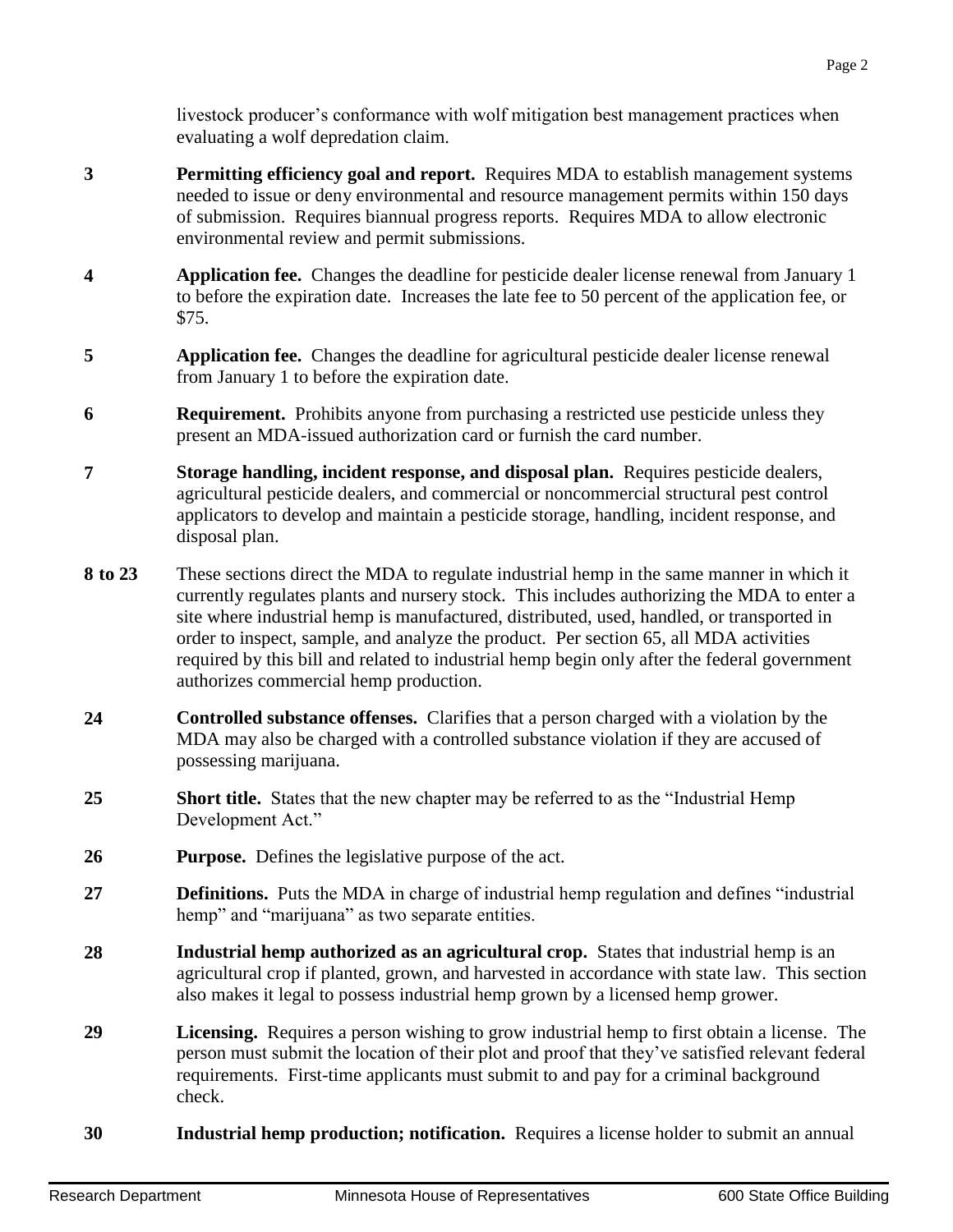report to the MDA and to notify the MDA of any sale or distribution of industrial hemp.

**31 Rulemaking.** Requires the MDA to issue rules covering several specified topics and consistent with any relevant rules or regulations of the United States Department of Justice, Drug Enforcement Administration.

> Effective date: This section becomes effective once the federal government changes its policy and authorizes commercial production of industrial hemp.

- **32 Fees.** Creates an industrial hemp account in the state treasury to hold all fees raised under this section. Money in the account is appropriated to the MDA to carry out their duties. MDA must borrow any start up costs from the agricultural fund and repay them.
- **33 Defense for possession of marijuana.** Creates a defense against a charge of possession of marijuana if the person is a licensed industrial hemp grower who is instead in possession of industrial hemp.
- **34 Fees; application.** Allows MDA to waive the standard fee for reviewing a food handler facility floor plan if MDA determines that the facility's principal business purpose is not food sales and the facility will sell only prepackaged food.
- **35 Designation of zones.** Provides more general authority for BAH to establish geographic bovine tuberculosis (TB) zones in order to control and eradicate TB and restrict the movement of bovines within and between these zones.
- **36 Requirements within a tuberculosis control zone.** Authorizes BAH to require certain actions by cattle owners in a tuberculosis control zone that are currently authorized only for zones designated by BAH as "modified accredited."
- **37 Appropriations by municipalities.** Authorizes townships and cities to incur expenses and spend money for University of Minnesota Extension work.
- **38 Marijuana.** Modifies an existing statutory definition of marijuana to exclude industrial hemp.
- **39 Sale from bulk.** Allows MDA and DNR to use existing civil and criminal enforcement authority to enforce an existing law requiring bulk firewood sold or distributed across state lines or more than 100 miles from its origin to include a delivery ticket containing origin information.
- **40 Information required with package.** Allows MDA and DNR to use existing civil and criminal enforcement authority to enforce an existing law requiring packaged firewood sold or distributed across state lines or more than 100 miles from its origin to include information identifying the wood's origin.
- **41 Minimum ethanol content required.** Eliminates a reference to a federal law this law reference reappears in a subsequent section.

Effective date. This section is effective upon final enactment.

**42 Minimum ethanol content required.** Eliminates a reference to a federal law – this law reference reappears in a subsequent section. Eliminates liability waiver language – this language also reappears in a later section. Extends by two years the sunset date for the E20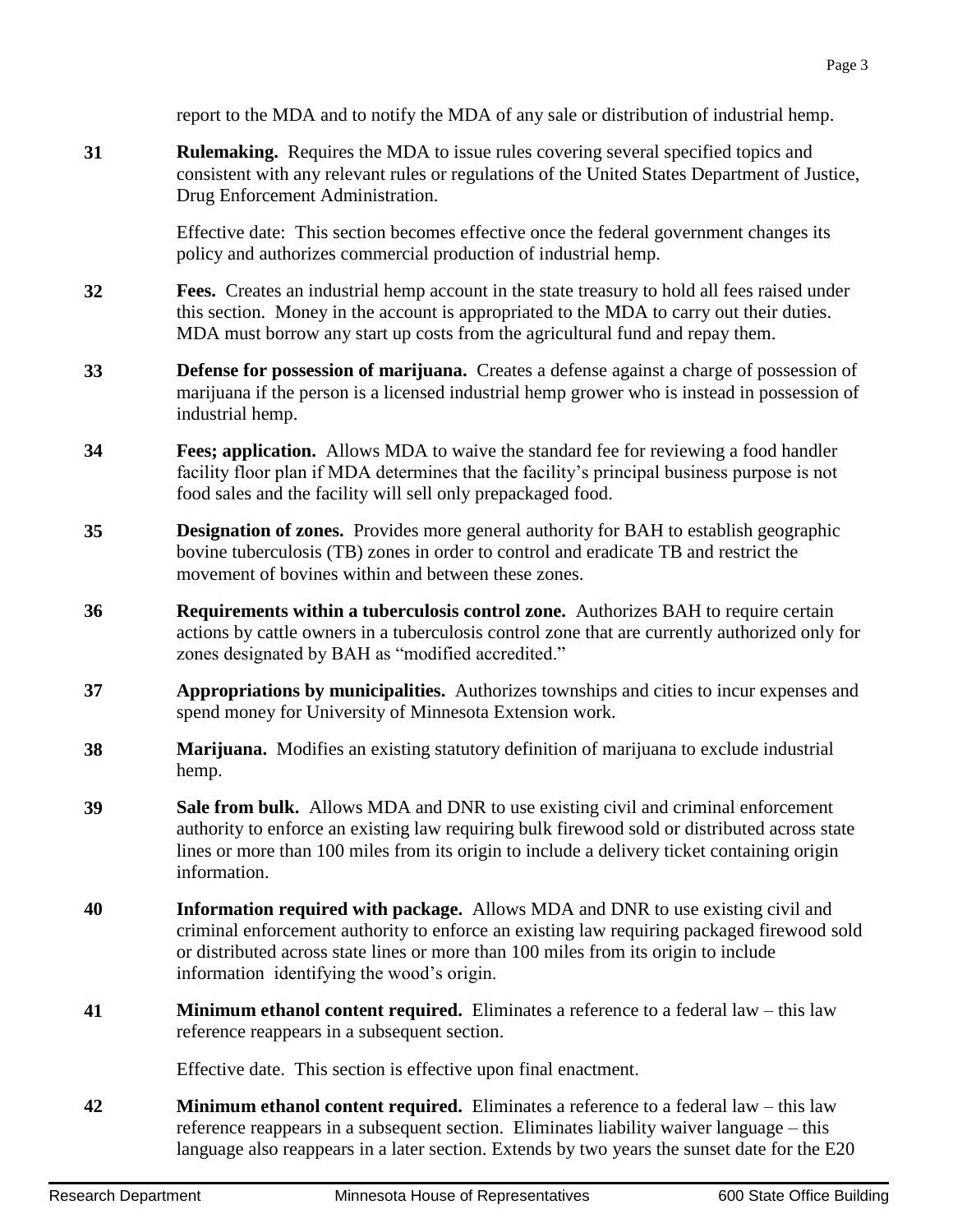mandate law.

Effective date. This section is effective upon final enactment.

**43 Federal Clean Air Act waivers; conditions.** Requires two conditions to be met before a waiver granted by the United States Environmental Protection Agency may increase the state's ethanol mandate: (1) the waiver must apply to all vehicle model years, and (2) it must be accompanied by special regulatory treatment under federal law for associated fuel vapor pressure levels. Once these criteria are met, the mandate level will increase only after the Department of Commerce certifies that fuel suppliers are ready to move to the new mandate level.

Effective date: This section is effective the day following final enactment.

**44 Limited liability waiver.** Reinstates the existing liability waiver language for E20, as expanded to now apply to all EPA-approved fuels with an ethanol content greater than ten percent that are mandated by state law.

Effective date: This section is effective the day following final enactment.

- **45 Fuel dispensing equipment; blends over ten percent ethanol.** Despite the state fire code and any other applicable law, pumps authorized to dispense E10 are authorized to dispense mandated blends that contain more ethanol.
- **46 Electronic access; liability; retention.** Classifies the social security identification (SSI) number of debtors as private data on individuals when the SSI is in the possession of the secretary of state. (Note: financing statements and liens—including various agricultural liens and the new Temporary Livestock Production Input Lien in this bill—are filed with the secretary of state).

Effective date. This section is effective for financing statements filed in the secretary of state's filing system after November 30, 2010.

**47 Compilation.** (Agricultural financing statements) Requires the secretary of state to assign a unique identifier in place of the farm debtor's SSI and to use this unique identifier to file the financing statements in the secretary of state's computer system.

> Effective date. This section is effective for agricultural financing statement lists compiled by the secretary of state after October 31, 2010.

**48 Distribution of master and partial lists.** (Agricultural financing statements) Requires the secretary of state to assign a unique identifier in place of the farm debtor's SSI and to use this unique identifier when distributing a list of financing statements.

> Effective date. This section is effective for master and partial agricultural financing statement lists distributed by the secretary of state after October 31, 2010.

**49 Restricted use of information.** Classifies farmer SSI and tax ID numbers in possession of the secretary of state as private data on individuals.

Effective date. This section is effective October 31, 2010.

**50 Wild hemp.** Clarifies that industrial hemp is not wild hemp, which county boards can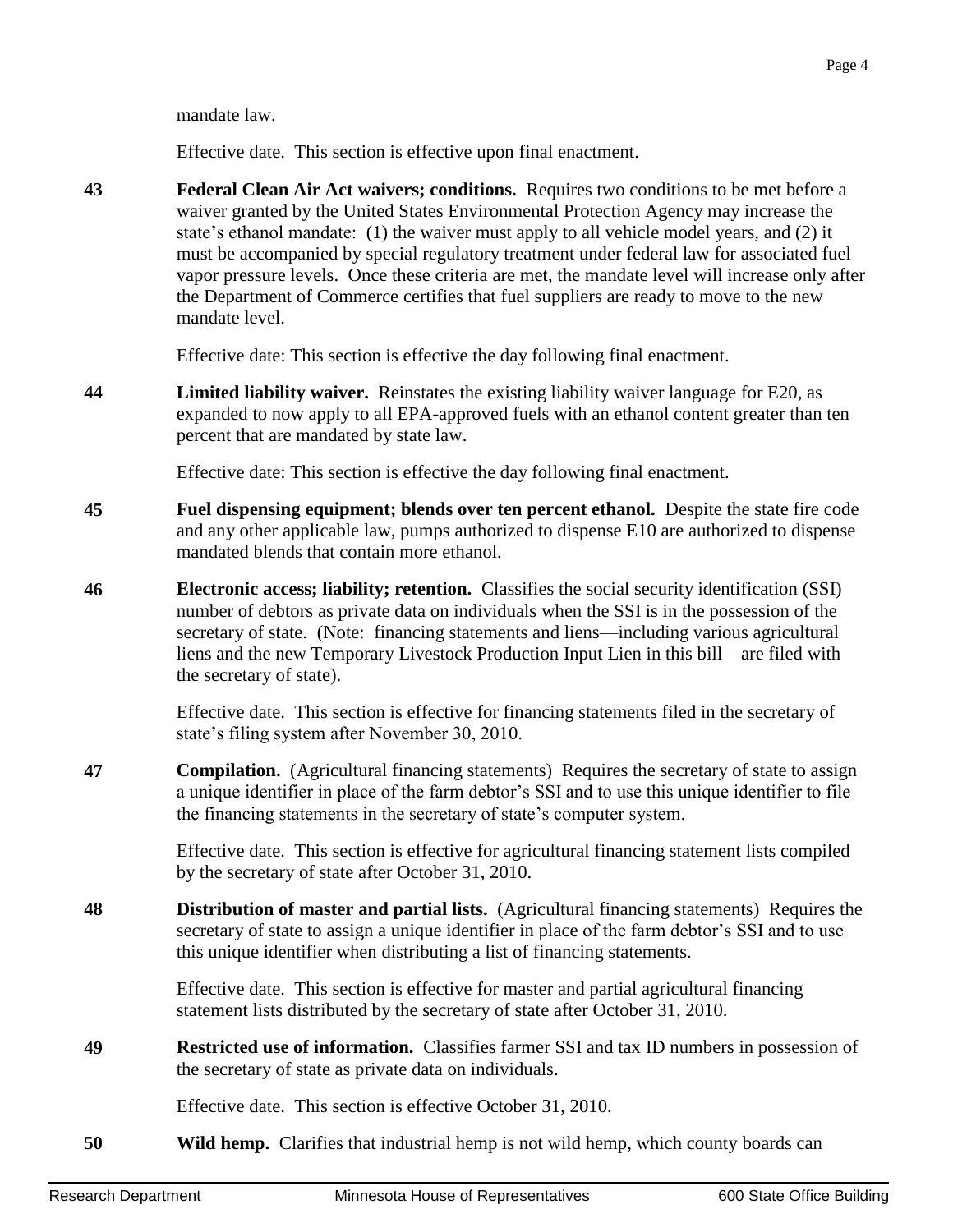eradicate on private property under state law.

- **51 Aliens and non-American corporations.** Provides an exemption to a prohibition against ownership of farmland by more-than-20-percent-foreign-owned entities for an easement acquired to install and repair transmission lines and for wind rights.
- **52 Reports.** Requires a foreign-owned entity acquiring a wind easement under the previous section to report to MDA. Provides the same reporting requirement for a currently-exempt entity  $-i.e.,$  foreign citizens whose right to hold the farmland is secured by a treaty.
- **53 Definitions.** Provides an exemption to a prohibition against (for-profit and nonprofit) corporate ownership of interests in farmland for nonprofits that farm less than 40 acres and use all farming profits for educational purposes.
- **54 Agricultural lien.** Technical definition modified (see section 55).
- **55 Temporary livestock production input lien; debtor in mediation.** Provides a livestock production input lien to a person who supplies inputs (i.e., feed or labor) to a farmer during the 45 days following the farmer's request to enter mediation with one or more creditors under the state's Farmer-Lender Mediation Act. Sets the lien amount at the value of the unpaid retail cost of the feed or labor. However, as with an existing livestock production input lien, a lien secured by the livestock may not exceed the difference between the sales price and the fair market value or purchase price of the animals.
- **56 Scope.** As with the existing types of agricultural lien, the new temporary livestock production input lien would attach to the livestock and is limited to the price or value of the service provided.
- **57 Perfection.** Requires a supplier of temporary livestock production inputs to perfect the lien within 60 days.
- **58 Administration and financial assistance.** Extends the availability of funds appropriated from the general fund in Laws of 2007 for fertilizer research grants to June 30, 2011.
- **59 Effective date.** Delays enactment by one year of a 2008 law that would eliminate a sevenyear limit on the term of wind easements. The law would now become effective on June 1, 2011.

Effective date. This section is effective the day following final enactment.

- **60 Administration and financial assistance.** Extends the availability of funds appropriated from the fertilizer account in the agricultural fund in Laws of 2009 for fertilizer research grants to June 30, 2013, or June 30, 2014.
- **61 Appropriation; terminal capacity report.** Requires MDA, in consultation with the Department of Commerce - Office of Energy Security, to study and report back on propane and anhydrous terminal capacity in the state and surrounding area. Appropriates \$40,000 from the liquefied petroleum gas account for this purpose.
- **62 Dairy research and education facility; collaboration.** Requires MDA to convene a group and report back on facility and financing options for a new dairy research and education facility.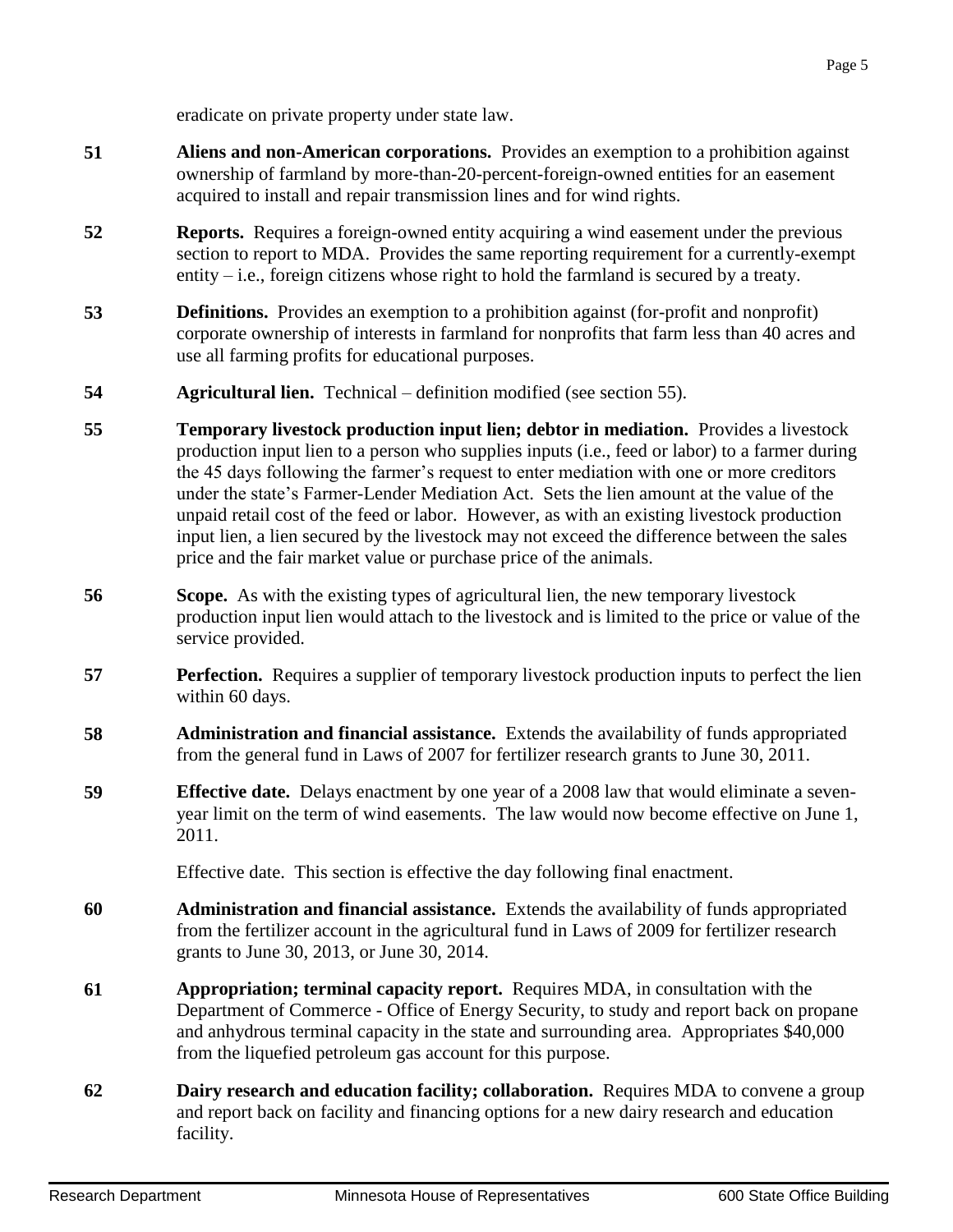- **63 Bioenergy development; report.** Requires MDA to pursue federal funding for bioenergy development and report back to the legislature.
- **64 Repealer.** Eliminates a law requiring MDA to prepare a plan for establishing a local-origin, native seed production loan program. Also eliminates a 2009 law requiring MDA to rent out unused office space in the Freeman building and allocate any proceeds as grants to eligible livestock producers.
- **65 Effective date.** All sections pertaining to industrial hemp take effect when and if the federal government reverses course and authorizes commercial hemp production.

## **Article 2: Veterans**

## **Overview**

This article contains a number of policy provisions involving veterans affairs, including provisions:

- providing directions for folding the state flag;
- revising the Veterans Preference Act regarding the hiring of teachers;
- exempting teachers from the dismissal provisions of the Veterans Preference Act;
- modifying certain other provisions of the Veterans Preference Act;
- clarifying the role of the commissioner with regard to County Veterans Service Officers;
- slightly relaxing the residency requirements for a deceased veteran under the War Orphans Act for the purposes of survivor education benefits; and
- directing the commissioner to plan for new veterans cemeteries on public lands in Northeastern, Southeastern, and Southwestern Minnesota, and to prepare and submit pre-applications to the USDVA for commitment of federal funding for those cemeteries.
- **1 State flag.** Provides detailed guidance for folding the Minnesota flag for purposes of formal presentation or display. There are no penalties in the bill or current law for using any alternative folding methods.
- **2 State flag.** Provides that when folding the Minnesota flag for storage, the proper procedure is to fold and store it in the same manner as for the national flag.
- **3 "Support Our Troops" account: authorized uses expanded.** Expands the authorized uses of this account to include "providing services and programs for veterans and their families."
- **4 Veterans Preference Act; teacher hiring procedures.** Amends Veterans Preference Act "hiring procedures" as related to the hiring of teachers. For teachers, the Act would provide two options:
	- (1) Any district using the 100-point hiring system must provide the five-point preference for veterans, and the ten-point preference for disabled veterans, as under current law.
	- (2) Districts *not using* the 100-point hiring system would be exempted from the five and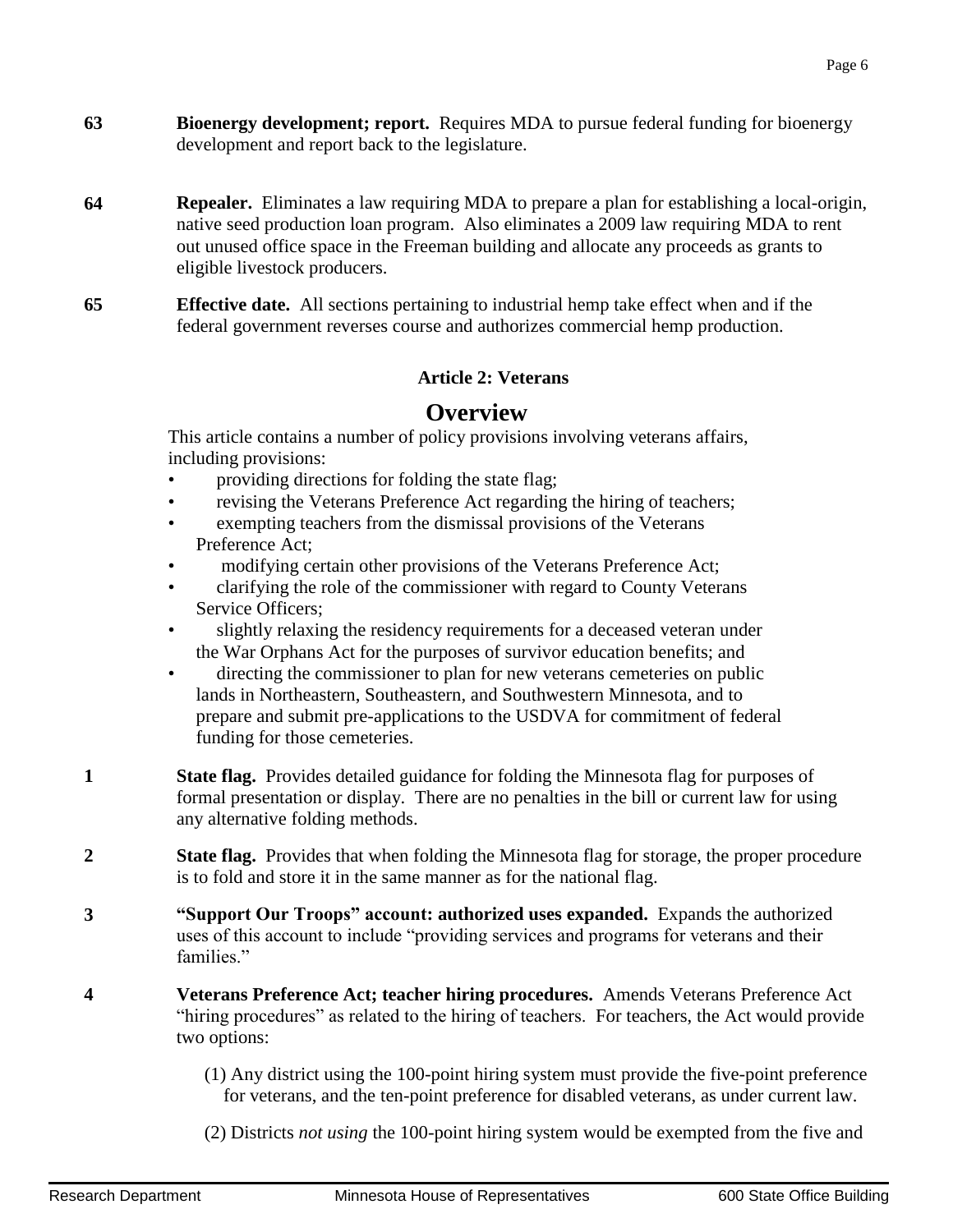ten-point veterans preference requirements of current law, but instead would be required to grant an interview to each veteran who has the proper licensure for the position of employment.

**5 Veterans Preference Act; teacher** *dismissal* **procedures**. Exempts "teachers" from the protections of the Veterans Preference Act (VPA) as it applies to *dismissals* (i.e., firing or layoff) from employment with any public school district or other state or local government employer.

> Under current law, a teacher facing dismissal who is a veteran has the irrevocable option of requesting either: (1) a hearing under veterans preference law; or (2) a hearing under the grievance procedures of their employment contract; but not both. Under the bill, the teacher would no longer have the option of the Veterans Preference hearing. (Thus, for teachers who are veterans, the law would revert to the pre-2009 situation, which was the year veterans preference protections were extended to teachers.)

- **6 Veterans Preference Act modified; petition.** Modifying certain provisions of the Veterans Preference Act, pertaining to dismissal of a veteran from any covered position of public employment. Stipulates that in a *petition for a hearing* under the VPA must contain certain additional information (e.g., a phone number and notarized signature), that it must include the veteran's DD-214 discharge paper, and that it must be submitted by U.S. mail.
- **7 Veterans Preference Act modified; service.** Clarifies that a dismissal petition under the Veterans Preference Act is not considered *as being complete* until the department of veterans affairs (MDVA) has *verified it* as being complete.
- **8 Veterans Preference Act; modified; hearing schedule.** Increases to *120 day*s the time period for the department of veterans affairs to *schedule* a hearing on a veteran's petition (verified as complete) challenging a dismissal action, as measured from the time of serving the petition. Under current law, the hearing must be *held* within *20 days* of being served on the stakeholder parties.
- **9 CVSO and MDVA roles clarified; appointment.** Clarifies that the county board is the appointing authority for County Veteran Service Officers. Also, Clay County would no longer be exempted from the requirement to have a CVSO.
- **10 CVSO and MDVA roles clarified; qualifications.** Removes the requirements that a person being hired for as a County Veterans Service Officer, or an Assistant CVSO, must already be educated and trained in the laws and regulations necessary to do the job. (Instead, provides requirements for education and training *while on-the-job*.)

#### **11 CVSO and MDVA roles clarified; department as a resource – not a supervisor.**

 **Subd. 1. Resources available.** Strikes from current law the longstanding requirement that the commissioner of veterans affairs must provide *general supervision* to the CVSOs. Instead of a supervisory role, the bill directs the MDVA to make available certain resources within the department to assist the CVSOs, upon formal request by and at the discretion of the CVSO. The bill directs the commissioner to consult with the Minnesota Association of County Veteran Service Officers in developing a list of those resources.

**Subd. 2. Claims.** Reinforces the longstanding requirement that CVSOs must use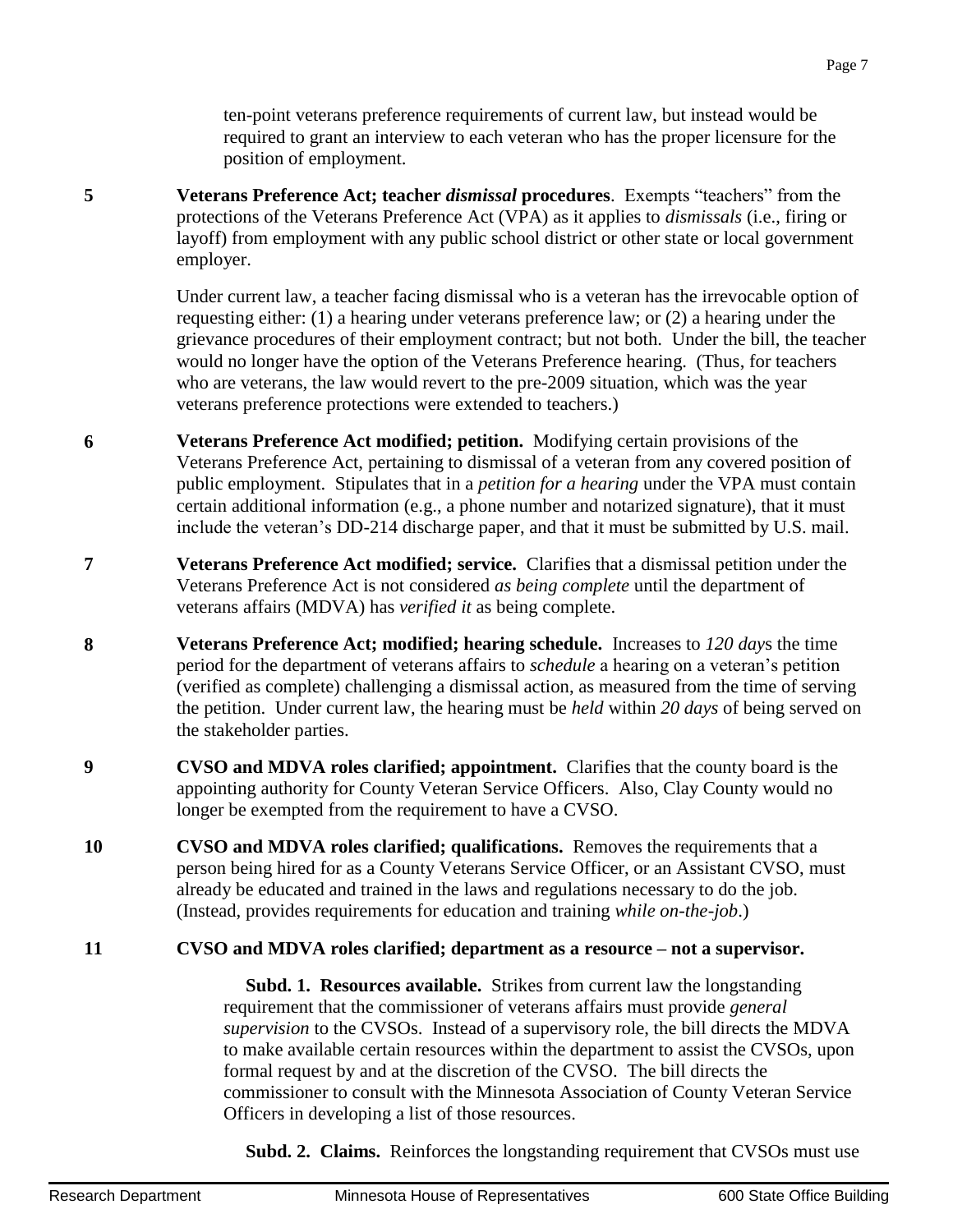the MDVA to present veterans' claims for benefits to the USDVA.

 **Subd. 3. Rulemaking.** Strikes the longstanding authority of the commissioner for rulemaking for CVSOs.

 **Subd. 4. Certification.** Leaves in place the requirement for the commissioner to establish a certification process for CVSOs, including the standing requirement that the commissioner must consult with the Minnesota Association of County Veterans Service Officers in developing that certification process.

- **12 CVSO and MDVA roles clarified; CVSO are employees of the counties, not of the state.** Clarifies that CVSOs are the employees of their counties and that the county has exclusive jurisdiction and control over the CVSOs. Strikes longstanding language in current law that had seemingly provided overlapping supervisory responsibility to the commissioner of the MDVA, as well.
- **13 CVSO and MDVA roles clarified; education program.** Extends a provision of current law that directs the commissioner to establish an education program for CVSOs, by adding the requirement that such establishment must involve the assistance and advice of the Minnesota Association of County Veteran Service Officers, as well.
- **14 CVSO and MDVA roles clarified; eligibility.** Adds Assistant CVSOs to the list of officials eligible for the education program administered by the commissioner. Under current law, only the CVSOs themselves have been eligible.
- **15 Survivors of a deceased veteran; survivor education benefit eligibility expanded.** Under current law, the surviving spouse and children of a veteran who has died as a result of military service are eligible for certain education benefits *if the veteran was a Minnesota resident within 6 months of the person's entry into the military.* The bill would expand survivor eligibility slightly by recognizing the veteran's Minnesota residency within six months preceding the veteran's death, as well.
- **16 New veterans cemeteries; planning required for NE, SE, and SW Minnesota.** Directs the commissioner of Veterans Affairs to plan for three new veterans cemeteries, to be located in: (1) Northeastern Minnesota; (2) Southeastern Minnesota; and (3) Southwestern Minnesota. The bill further directs the commissioner to seek out public land options for each of the new cemeteries.

The bill directs that, for the new veterans cemetery in Southwestern Minnesota, the commissioner of MDVA must work with the commissioner of natural resources to secure a site at historic Ft. Ridgely State Park, if feasible, or on other available public land in that immediate vicinity if necessary. (Fort Ridgely is located on the Minnesota River bluffs in rural, western Nicollet County, midway between Redwood Falls and New Ulm, on the site of a major battle of the U.S. – Dakota Indian Conflict of 1862).

The bill also directs the commissioner to prepare and submit a pre-application for federal grants from the USDVA for commitment of federal funding for establishing each of the three veterans cemeteries.

A progress report to the Legislature is required by January 15, 2011.

[Note: The 2009 bonding bill authorized spending of \$500,000 of bonding proceeds for the